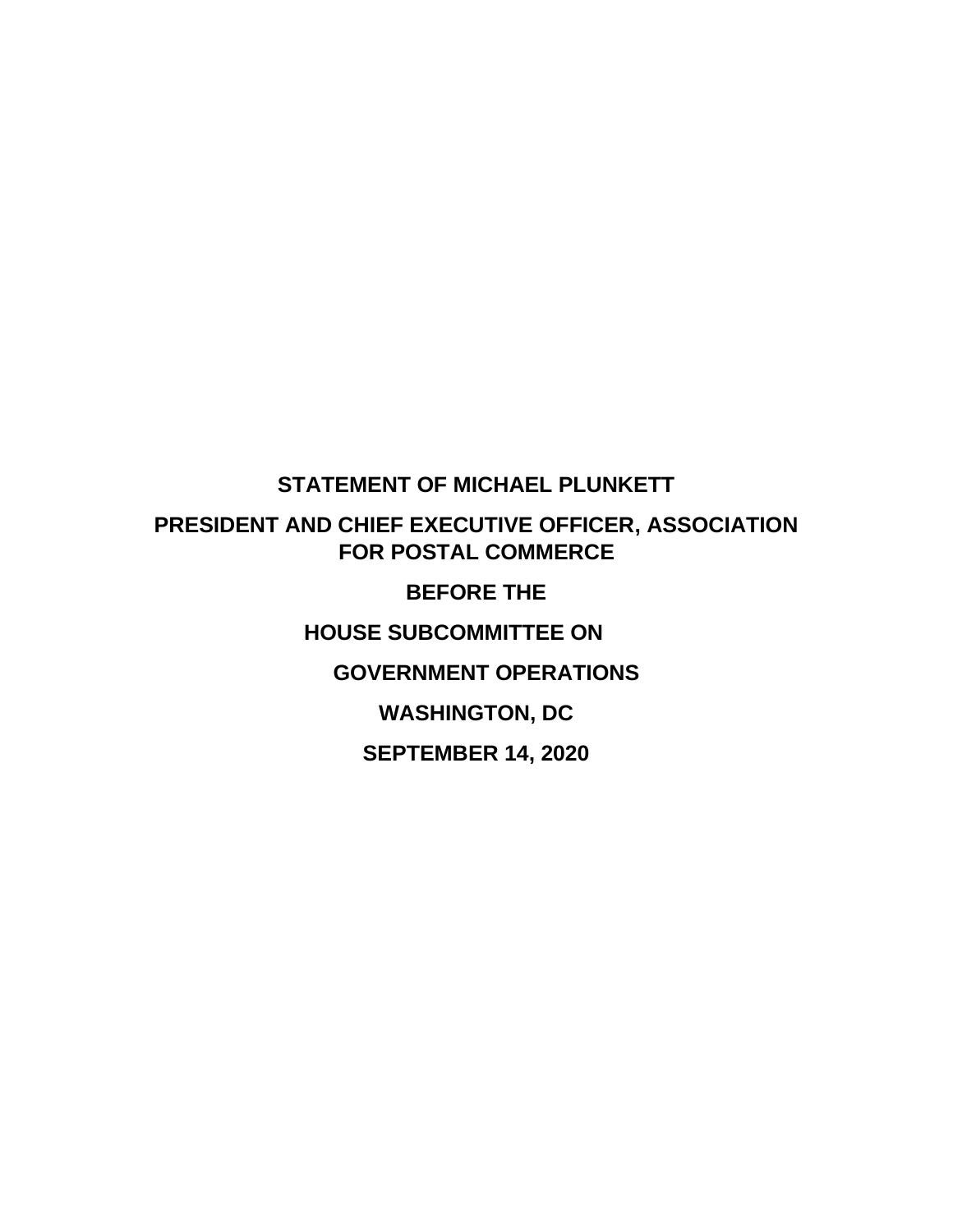#### **INTRODUCTION**

Good afternoon Chairman Connelly and members of the committee., Thank you for the opportunity to speak with you today about the current state of the postal system and on near term priorities for ensuring its continued viability. The Postal Service is a beloved public institution, and a critical component of the nation's economic infrastructure. It is also the center of a mailing industry that employs more than seven million Americans, providing jobs in every state, and accounting for more than a trillion dollars in annual revenue.

Like many industries, the mailing industry has been hard-hit by the COVID-19 pandemic and the attendant decline in economic activity that persists today. Along with this economic turmoil, the pandemic has brought into sharp focus the importance of the Postal Service to the American public as well as the underlying structural challenges that imperil its future. Postal employees have served the public admirably since the pandemic began and have been a reassuring presence in our communities during a difficult time. At the same time, the pandemic has brought about sudden and dramatic shifts in consumer behavior that are exposing the underlying fragility of the nation's postal system.

The companies that I represent rely on the Postal Service to deliver magazines, prescription medication, bills and statements, catalogs and essential business communications. Our members, to a great extent, fund the provision of universal postal service in the United States through the rates that they pay for commercial mail and shipping services. We depend on reliable, economical mail delivery and are invested in, and committed to, the long-term preservation and success of the US Postal Service.

As Congress considers how best to provide support to the Postal Service, we urge a measured and targeted approach with safeguards that ensure

2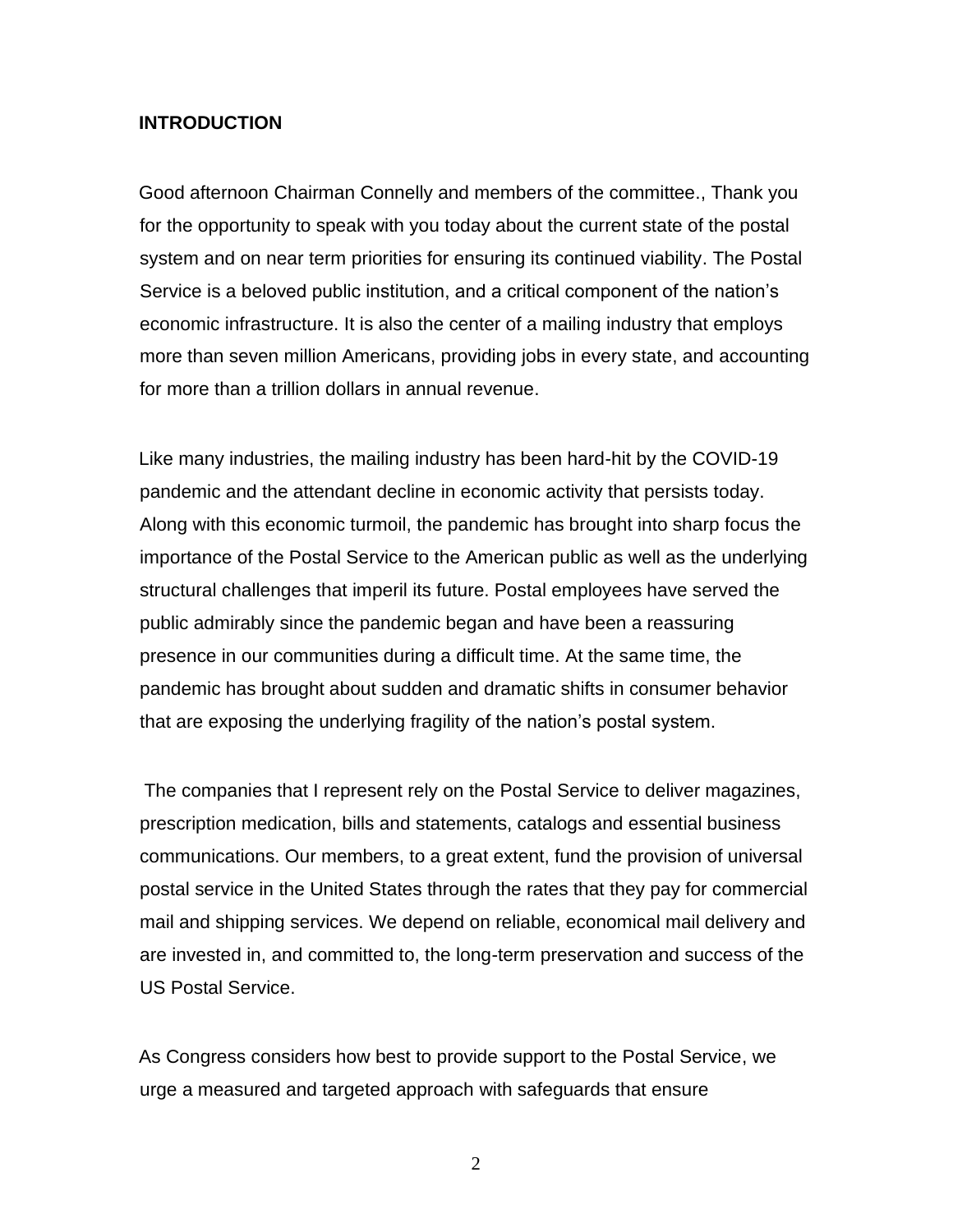accountability for how any relief funding is utilized. We recognize that the Postal Service has incurred unforeseen expenses to acquire personal protective equipment and emergency transportation services as a result of the pandemic. The understandable desire of legislators to provide relief should not lead to excessive and unnecessary diversion of resources that may be better deployed elsewhere and that will do little to address the challenges facing the Postal Service.

Despite persistent doom-laden stories about the imminent collapse of the Postal Service, the Service itself has adequate resources and capacity to successfully navigate the 2020 election despite expectations of unprecedented use of voting by mail. According to its own reporting<sup>1</sup> at the end of the third quarter, the Postal Service had cash holdings approaching \$13 billion, and since that time Postal Service revenues have been growing thanks to significant growth in its package business. Furthermore, the CARES Act passed earlier this year provides for an additional \$10 billion in borrowing authority for the Postal Service should unforeseen events create the need. At a recent hearing, Postmaster General DeJoy confirmed that the Postal Service has sufficient liquidity to fund operations well into 2021.

Not only is an arbitrary infusion of funds unnecessary to ensure that election mail is delivered, the sums contemplated by Congress would barely make a dent in the Postal Service's long-term retirement liabilities. In fact, our members are concerned that any major relief funding may lead Congress to declare victory and continue to postpone much needed postal reform.

#### **WHAT THE POSTAL SERVICE NEEDS**

We respectfully urge Congress to return to the task of enacting comprehensive postal reform legislation that can secure the future of the Postal Service. In order

<sup>&</sup>lt;sup>1</sup> See USPS 10-Q, FY 2020 Q3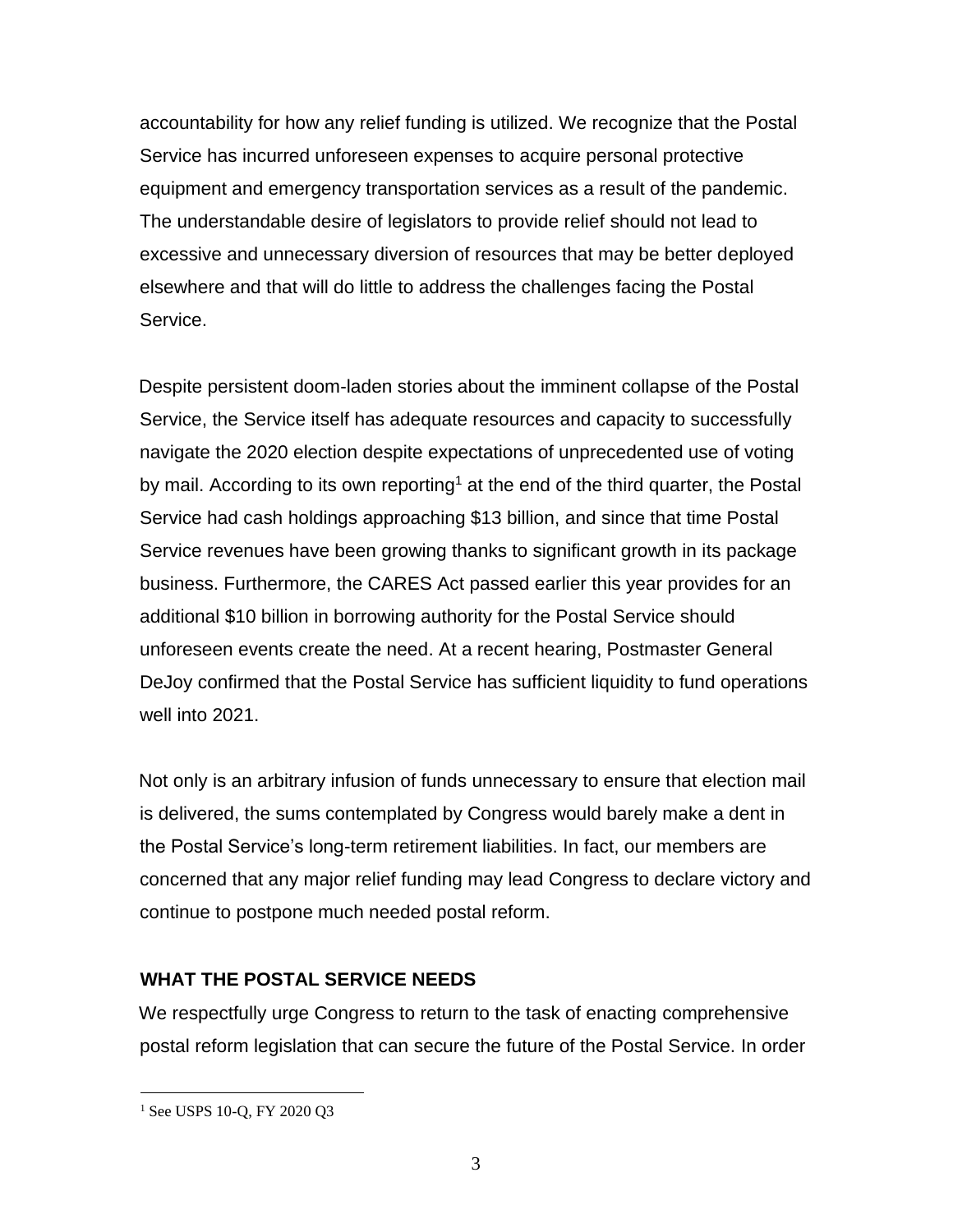for mail to fulfill its statutory role as an integral part of the nation's economic infrastructure, it is important that it be an affordable and reliable means for communicating and transacting business. We believe that stakeholders can and will support reform legislation centered on several critical elements.

#### **DEFINITION OF THE POSTAL SERVICE'S UNIVERSAL SERVICE OBLIGATION**

For the Postal Service to endure, Congress must define what services the American public needs from a Government run postal service. As mail volume declines, and the needs of the public evolve, the expectation that commercial mailers can continue to fund current levels of service – which include operation of many offices that do not cover their costs – needs reexamination. The funding model developed in the Postal Reorganization Act of 1970, which worked remarkably well though the 20th century, is not suited to an economy where technological and demographic changes combine to reduce public reliance on the mail. Any effort to reform the Postal Service to adapt to the current environment requires a thorough assessment of the level of service needed by mailers and the public.

### **PRICING PREDICTABILITY**

More than a decade has passed since the enactment of the Postal Accountability and Enhancement Act of 2006 (PAEA), creating the price-cap based regulation in operation today. Over the last fourteen years, despite the great recession of 2008-2009, sustained structural declines in mail volume, and the more recent pandemic, the Postal Service will end the current fiscal year taking in more than \$70 billion from its operations.

Despite protestations from the Postal Service as it seeks to eliminate price regulation, the Postal Service has retained flexibility and discretion in setting prices for the services it offers. While a cap may restrain the average increase in rates provided to mail classes as a whole, the current cap still permits the Postal

4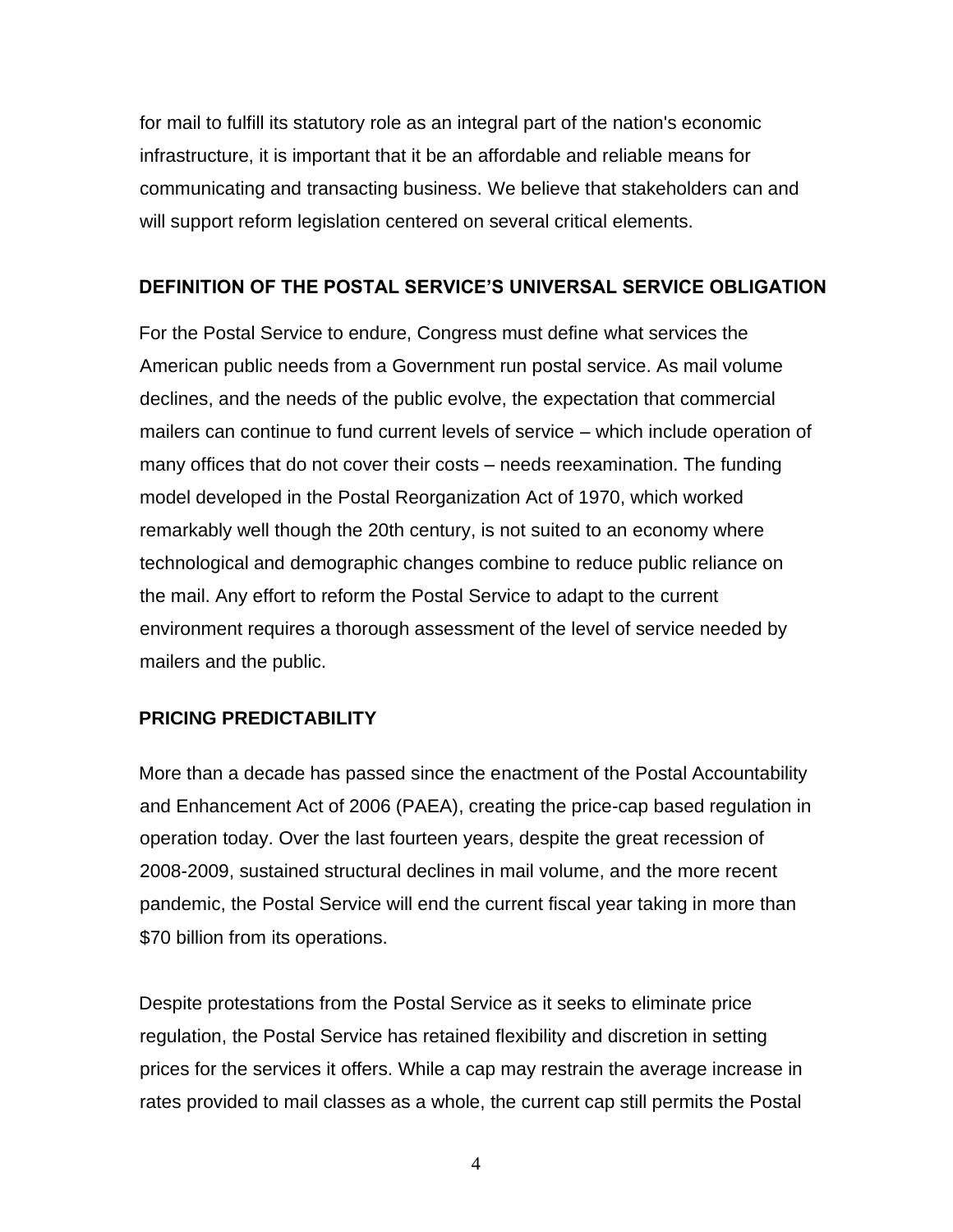Service the freedom to set individual product prices within a class and to exceed the CPI limitation for certain products as long as such increases are offset by other lower product prices within the class.

For business customers, the cap provides postal customers the very considerable benefit associated with an assurance of postal rate stability and predictability -- an assurance that's key to a customer's decision as to whether to continue to invest in mail as a business communication and commercial vehicle.

For the years it has been in effect, this inflation-based price cap has provided not only benefits associated with the stability and predictability of postal rates but also has served as an effective – and necessary - restraint against any abuse of the Postal Service's monopoly power.

#### **RATIONAL FUNDING OF THE POSTAL SERVICE'S RETIREE OBLIGATIONS**

Unfortunately, the current law also imposed obligations that have proven to be a challenge while operating under an inflation-based, market-dominant pricing regulatory regime, e.g., (1) the imposition of the congressionally mandated annual \$5.5 billion prefunding payment for retiree health benefits, and (2) the non-participation of postal retirees in Medicare even though postal employees consistently have made Medicare contributions.

It is vital to the Postal Service and the nation's overall economic wellbeing that Congress remove these barriers through effective and well-designed postal legislation. It is unfair to direct the Postal Service to operate with private sectorlike efficiencies while at the same time imposing on it the kind of obligations with which no private sector business has to contend.

Further, the Postal Service is prevented by law from effective investment of the considerable funds it has already contributed to fund its retirement obligations. Because the Postal Service must invest only in US Treasury securities, returns

5